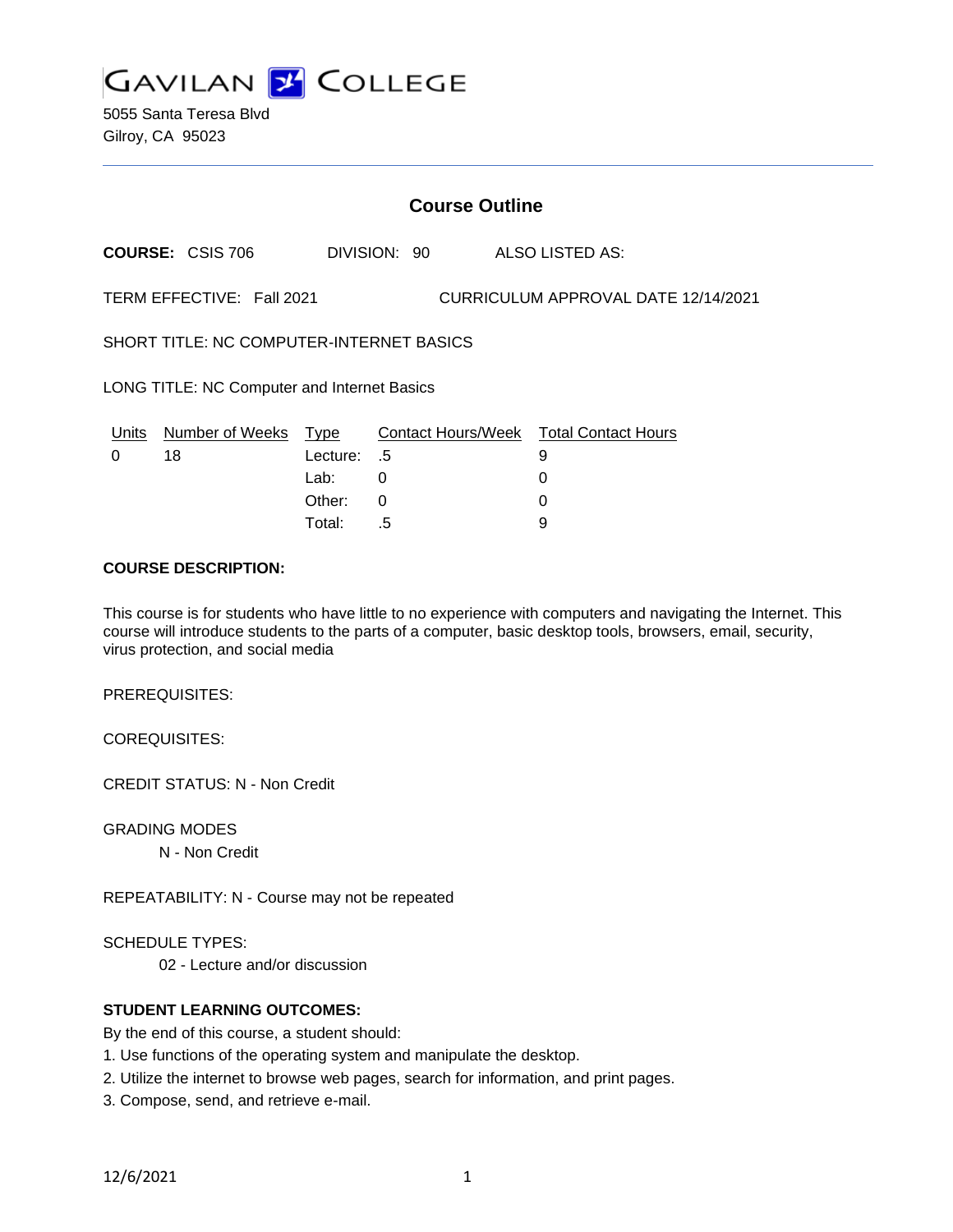# **COURSE OBJECTIVES:**

By the end of this course, a student should:

1. Utilize an internet browser/search engine to seek information and access websites.

- 2. Manipulate files and folders on a computer or storage device.
- 3. Identify and use computer hardware and software to accomplish basic tasks.

## **CONTENT, STUDENT PERFORMANCE OBJECTIVES, OUT-OF-CLASS ASSIGNMENTS**

Curriculum Approval Date 12/14/2021

1 Hour

Content: Review course syllabus, lab requirements and rules; define basic hardware and software terminology.

1 Hour

Content: Review the parts of a computer; recognize and identify the parts of the Windows environment; complete an online mouse tutorial.

1 Hour

Content: Review the parts of the current Windows environment; introduce the basic functions of the Windows environment (e.g. open, close, minimize, maximize, switch to a different function); create a folder; open the start menu.

1 Hour

Content: Review the basic functions of the Windows environment; introduce File Explorer and pinning.

1 Hour

Content: Review the use of File Explorer; introduce folder organization and finding and manipulating files and folders.

1 Hour

Content: Review how to find and manipulate files and folders; introduce using a flash drive.

1 Hour

Content: Review how to use a flash drive; overview of internet web page browsers; recognize and identify the parts of a browser.

1 Hour

Content: Review internet browser options and the parts of a browser; search for information on the internet; access Gavilan email account; recognize and identify the parts and functions of an email platform.

1 Hour

Content: Review how to access an email account; review the parts and functions of an email platform; introduce Google extras to search for pictures, videos and maps; print pages from the internet.

## **METHODS OF INSTRUCTION:**

Lecture and application; use of computers, computer tutorials and videos.

## **METHODS OF EVALUATION:**

Objective examinations Evaluation Percent 20 Evaluation Description Quizzes.

Skill demonstrations Evaluation Percent 80 Evaluation Description Class performances.